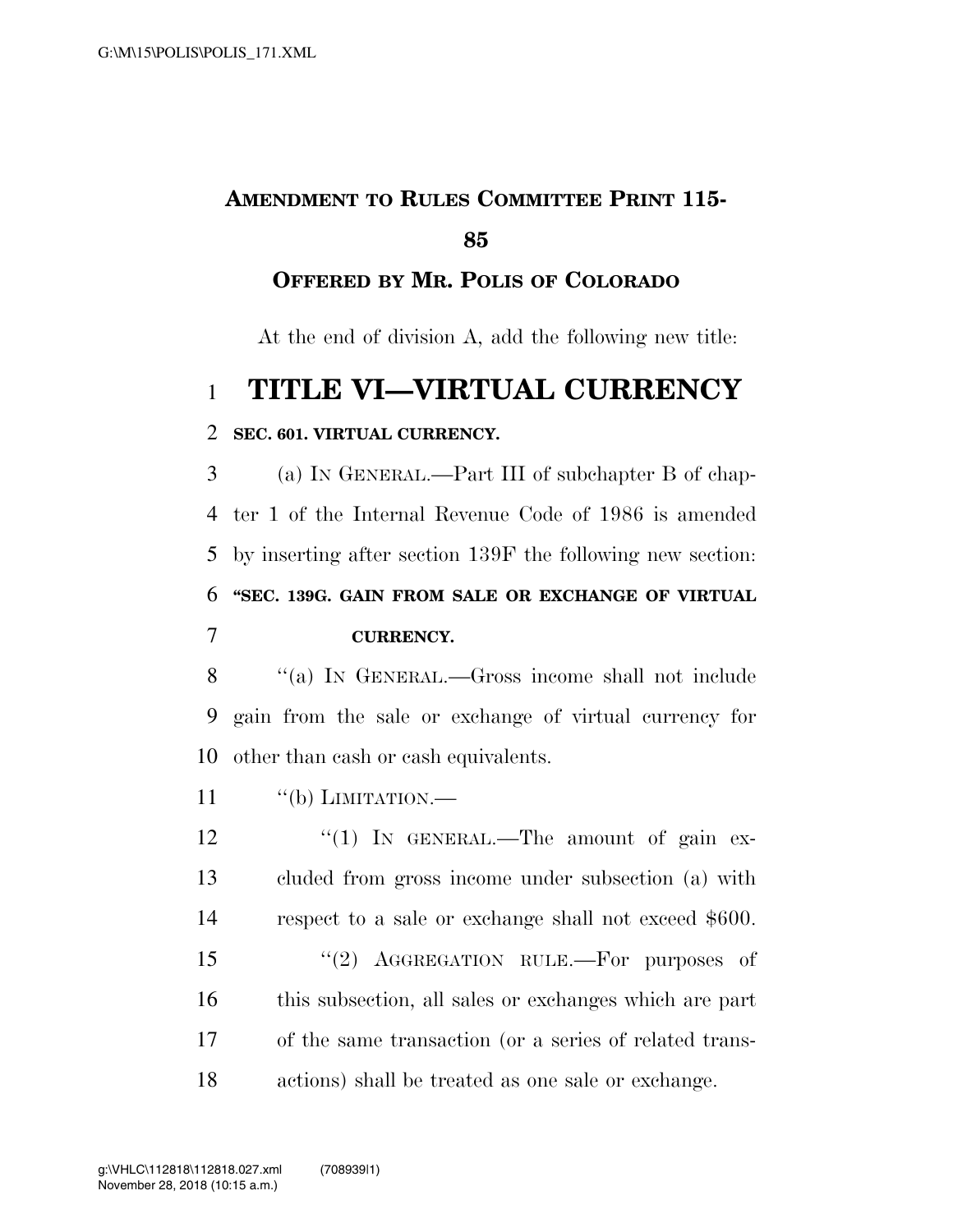$\cdot$  (c) VIRTUAL CURRENCY.—For purposes of this sec- tion, the term 'virtual currency' means a digital represen- tation of value that is used as a medium of exchange and is not otherwise currency under section 988.

 ''(d) INFLATION ADJUSTMENT.—In the case of any taxable year beginning in a calendar year after 2018, the dollar amount in subsection (b) shall be increased by an amount equal to—

9  $\frac{4}{1}$  such dollar amount, multiplied by

 ''(2) the cost-of-living adjustment determined under section 1(f)(3) for the calendar year in which the taxable year begins, determined by substituting 'calendar year 2017' for 'calendar year 1992' in sub-paragraph (B) thereof.

 Any increase determined under the preceding sentence shall be rounded to the nearest multiple of \$50.''

 (b) CLERICAL AMENDMENT.—The table of sections for part III of subchapter B of chapter 1 of such Code is amended by inserting after the item relating to section 139F the following new item:

''Sec. 139G. Gain from sale or exchange of virtual currency.''.

 (c) REPORTING OF GAINS OR LOSSES.—The Sec- retary shall issue regulations providing for information re- turns on virtual currency transactions for which gain or loss is recognized.